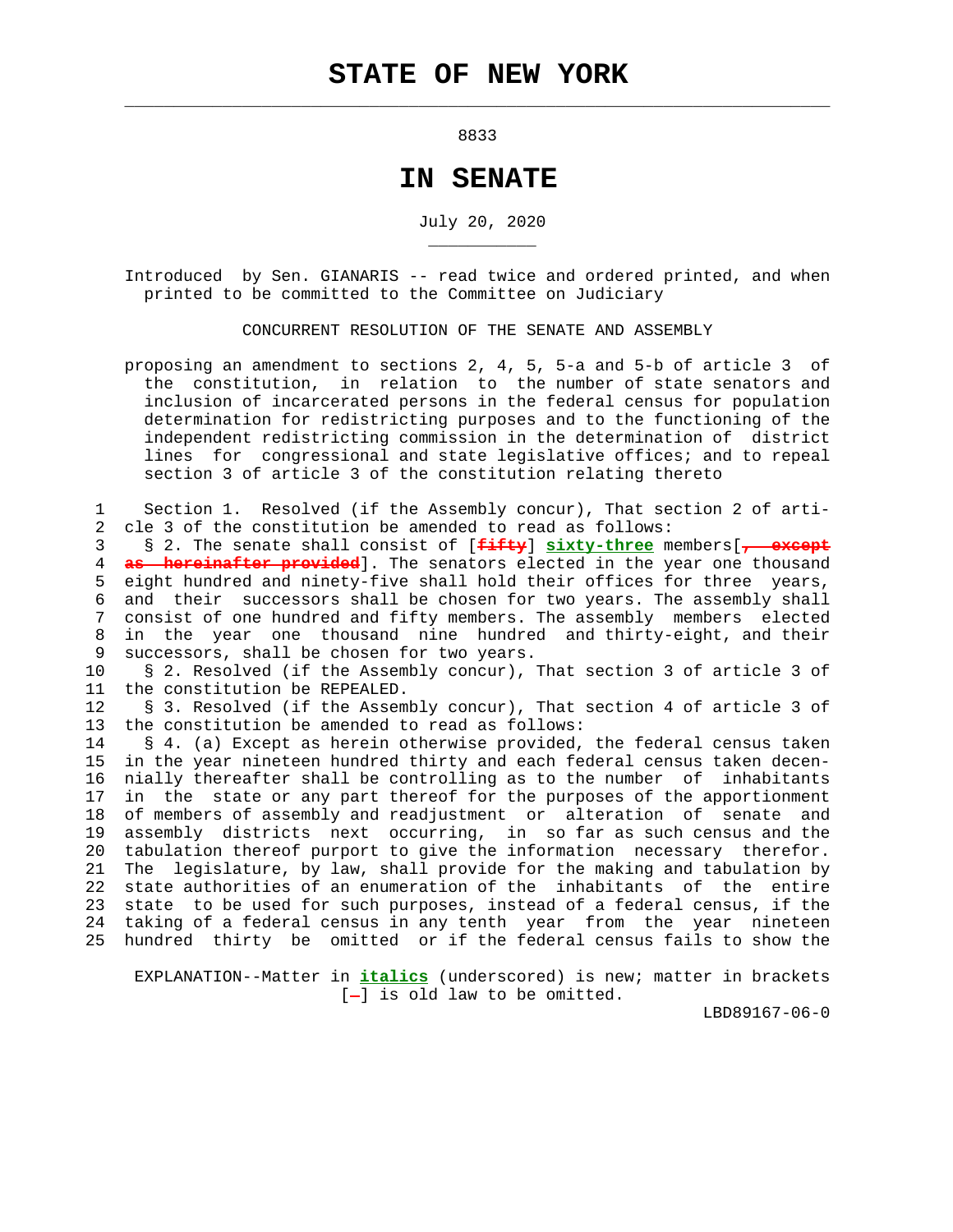1 **total number of inhabitants of the entire state, including the** number of 2 aliens [**or**] **and** Indians not taxed. If a federal census, though giving 3 the requisite information as to the state at large, fails to give the 4 information as to any civil or territorial divisions which is required 5 to be known for such purposes, the legislature, by law, shall provide 6 for such an enumeration of the inhabitants of such parts of the state 7 only as may be necessary, which shall supersede in part the federal 8 census and be used in connection therewith for such purposes**. If a** 9 **federal census fails to provide enumeration and identification of incar-** 10 **cerated persons, the appropriate state entities shall provide informa-** 11 **tion sufficient to re-enumerate incarcerated persons to their place of** 12 **last residence for the purposes of drawing district lines, no later than** 13 **September first of any year ending in one**. The legislature, by law, may 14 provide in its discretion for an enumeration by state authorities of the 15 inhabitants of the state, to be used for such purposes, in place of a 16 federal census, when the return of a decennial federal census is delayed 17 so that it is not available at the beginning of the regular session of 18 the legislature in the second year after the year nineteen hundred thir- 19 ty or after any tenth year therefrom, or if an apportionment of members 20 of assembly and readjustment or alteration of senate districts is not 21 made at or before such a session. At the regular session in the year 22 nineteen hundred thirty-two, and at the first regular session after the 23 year nineteen hundred forty and after each tenth year therefrom the 24 senate districts shall be readjusted or altered, but if, in any decade, 25 counting from and including that which begins with the year nineteen 26 hundred thirty-one, such a readjustment or alteration is not made at the 27 time above prescribed, it shall be made at a subsequent session occur- 28 ring not later than the sixth year of such decade, meaning not later 29 than nineteen hundred thirty-six, nineteen hundred forty-six, nineteen 30 hundred fifty-six, and so on; provided, however, that if such districts 31 shall have been readjusted or altered by law in either of the years 32 nineteen hundred thirty or nineteen hundred thirty-one, they shall 33 remain unaltered until the first regular session after the year nineteen 34 hundred forty. No town, except a town having more than a full ratio of<br>35 apportionment[<del>, and no block in a city inclosed by streets or public</del> apportionment [, and no block in a city inclosed by streets or public 36 **ways,**] shall be divided in the formation of senate districts. [**In the** 37 **reapportionment of senate districts, no district shall contain a greater** 38 **excess in population over an adjoining district in the same county, than** 39 **the population of a town or block therein adjoining such district. Coun-** 40 **ties, towns or blocks which, from their location, may be included in** 41 **either of two districts, shall be so placed as to make said districts** 42 **most nearly equal in number of inhabitants, excluding aliens.**

 43 **No county shall have four or more senators unless it shall have a full** 44 **ratio for each senator.**] No county shall have more than one-third of all 45 the senators; and no two counties or the territory thereof as now organ- 46 ized, which are adjoining counties, or which are separated only by 47 public waters, shall have more than one-half of all the senators.

 48 (b) The independent redistricting commission established pursuant to 49 section five-b of this article shall prepare a redistricting plan to 50 establish senate, assembly, and congressional districts every ten years 51 commencing in two thousand twenty-one, and shall submit to the legisla- 52 ture such plan and the implementing legislation therefor on or before 53 [**January**] **November** first or as soon as practicable thereafter but no 54 later than [**January**] **November** fifteenth in the year ending in [**two** 55 **beginning in two thousand twenty-two**] **one**. The redistricting plans for 56 the assembly and the senate shall be contained in and voted upon by the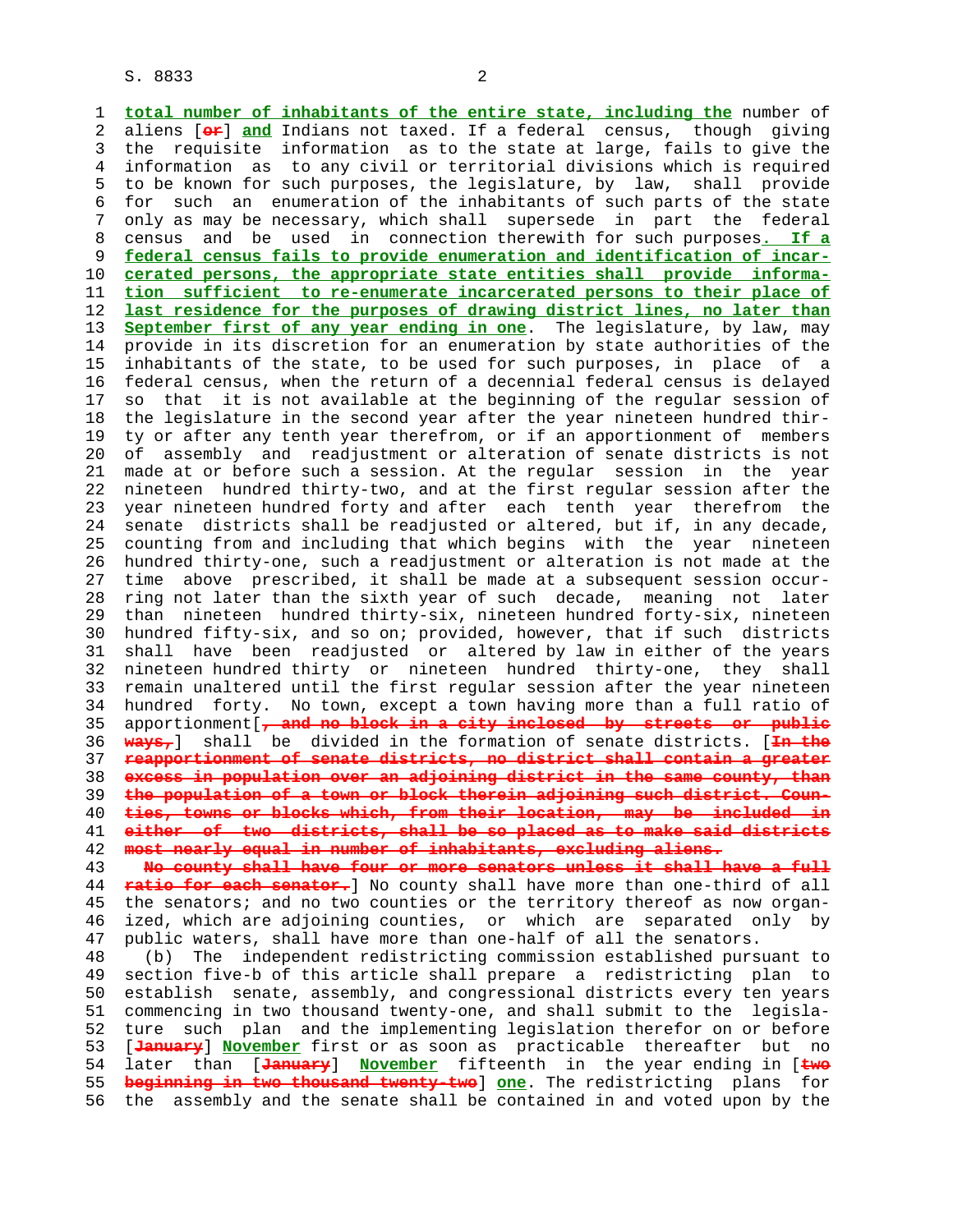1 legislature in a single bill, and the congressional district plan may be 2 included in the same bill if the legislature chooses to do so. The 3 implementing legislation shall be voted upon, without amendment, by the 4 senate or the assembly and if approved by the first house voting upon 5 it, such legislation shall be delivered to the other house immediately 6 to be voted upon without amendment. If approved by both houses, such 7 legislation shall be presented to the governor for action.

 8 If either house shall fail to approve the legislation implementing the first redistricting plan, or the governor shall veto such legislation 10 and the legislature shall fail to override such veto, each house or the 11 governor if he or she vetoes it, shall notify the commission that such 12 legislation has been disapproved. Within fifteen days of such notifica- 13 tion and in no case later than [**February twenty-eighth**] **January first**, 14 the redistricting commission shall prepare and submit to the legislature 15 a second redistricting plan and the necessary implementing legislation 16 for such plan. Such legislation shall be voted upon, without amendment, 17 by the senate or the assembly and, if approved by the first house voting 18 upon it, such legislation shall be delivered to the other house imme- 19 diately to be voted upon without amendment. If approved by both houses, 20 such legislation shall be presented to the governor for action. **In the** 21 **year two thousand twenty-two only, the commission shall submit to the** 22 **legislature a first redistricting plan no later than January first, two** 23 **thousand twenty-two. If either house shall fail to approve the legis-** 24 **lation implementing the first redistricting plan, or the governor shall** 25 **veto such legislation and the legislature shall fail to override such** 26 **veto, each house or the governor if he or she vetoes it, shall promptly** 27 **notify the commission that such legislation has been disapproved. No** 28 **later than January fifteen, two thousand twenty-two, the redistricting** 29 **commission shall prepare and submit to the legislature a second redis-** 30 **tricting plan and the necessary implementing legislation for such plan.** 31 **Such legislation shall be voted upon, without amendment, by the senate** 32 **or the assembly and, if approved by the first house voting upon it, such** 33 **legislation shall be delivered to the other house immediately to be** 34 **voted upon without amendment. If approved by both houses, such legis-** 35 **lation shall be presented to the governor for action.**

 36 If either house shall fail to approve the legislation implementing the 37 second redistricting plan, or the governor shall veto such legislation 38 and the legislature shall fail to override such veto, **or the redistrict-** 39 **ing commission fails to vote on a redistricting plan and implementing** 40 **legislation by the required deadline and makes a submission to the** 41 **legislature pursuant to subdivision (g-1) of section five-b of this** 42 **article,** each house shall introduce such implementing legislation with 43 any amendments each house of the legislature deems necessary. All such 44 amendments shall comply with the provisions of this article. If 45 approved by both houses, such legislation shall be presented to the 46 governor for action.

 47 All votes by the senate or assembly on any redistricting plan legis- 48 lation pursuant to this article shall be conducted in accordance with 49 the following rules:

 50 (1) [**In the event that the speaker of the assembly and the temporary** 51 **president of the senate are members of two different political parties,** 52 **approval**] **Approval** of legislation submitted by the independent redis- 53 tricting commission pursuant to subdivision (f) of section five-b of 54 this article shall require the vote in support of its passage by at 55 least a majority of the members elected to each house.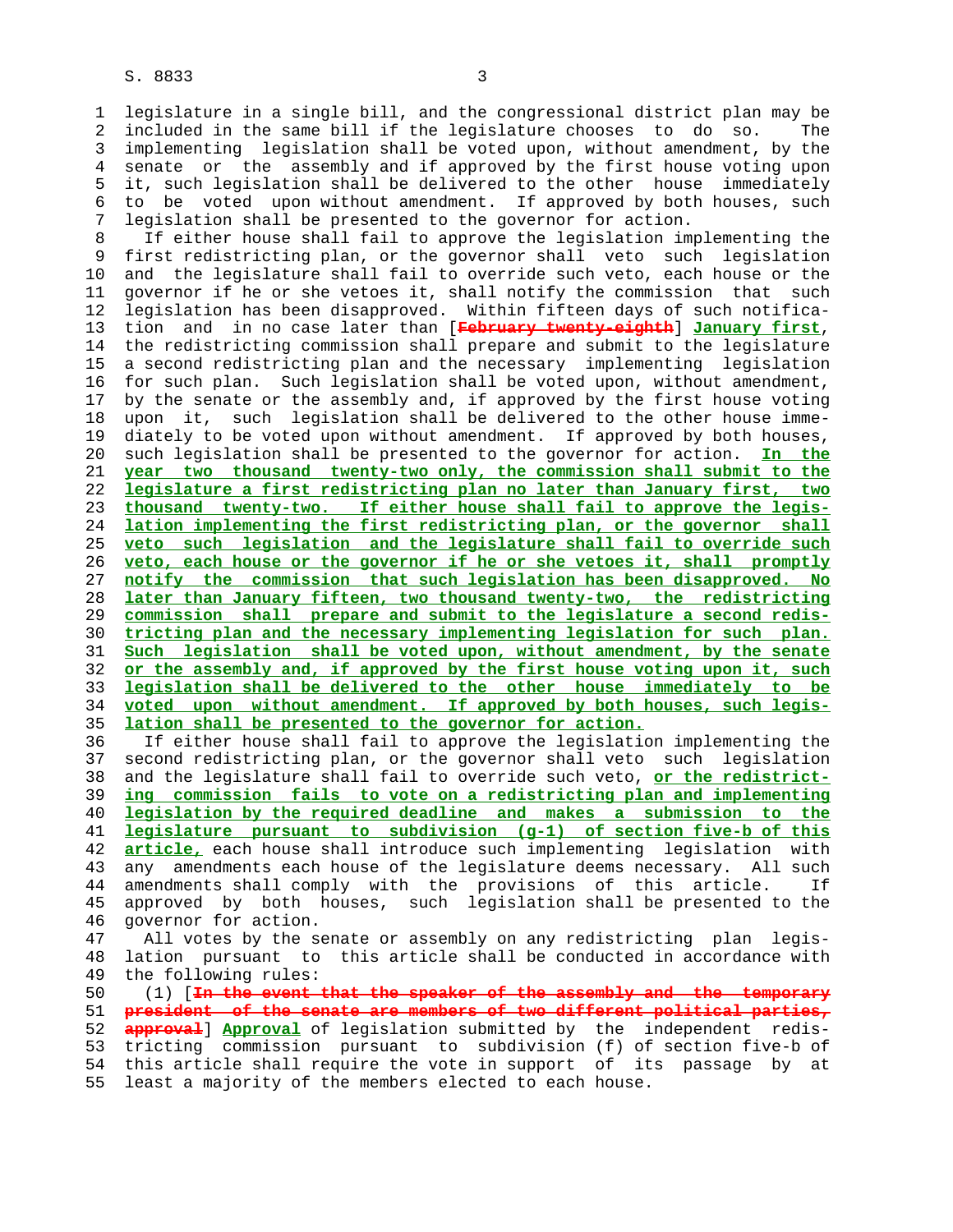S. 8833 4

 1 (2) [**In the event that the speaker of the assembly and the temporary** 2 **president of the senate are members of two different political parties,** 3 **approval**] **Approval** of legislation submitted by the independent redis- 4 tricting commission pursuant to subdivision (g) of section five-b of 5 this article shall require the vote in support of its passage by at 6 least sixty percent of the members elected to each house. 7 [**(3) In the event that the speaker of the assembly and the temporary** 8 **president of the senate are members of the same political party,** 9 **approval of legislation submitted by the independent redistricting** 10 **commission pursuant to subdivision (f) or (g) of section five-b of this** 11 **article shall require the vote in support of its passage by at least** 12 **two-thirds of the members elected to each house.**] 13 (c) Subject to the requirements of the federal constitution and stat- 14 utes and in compliance with state constitutional requirements, the 15 following principles shall be used in the creation of state senate and 16 state assembly districts and congressional districts: 17 (1) When drawing district lines, the commission shall consider whether 18 such lines would result in the denial or abridgement of racial or 19 language minority voting rights, and districts shall not be drawn to 20 have the purpose of, nor shall they result in, the denial or abridgement 21 of such rights. Districts shall be drawn so that, based on the totality 22 of the circumstances, racial or minority language groups do not have 23 less opportunity to participate in the political process than other 24 members of the electorate and to elect representatives of their choice. 25 (2) To the extent practicable, districts shall contain as nearly as 26 may be an equal number of inhabitants. For each district that deviates 27 from this requirement, the commission shall provide a specific public 28 explanation as to why such deviation exists. 29 (3) Each district shall consist of contiguous territory. 30 (4) Each district shall be as compact in form as practicable. 31 (5) Districts shall not be drawn to discourage competition or for the 32 purpose of favoring or disfavoring incumbents or other particular candi- 33 dates or political parties. The commission shall consider the mainte- 34 nance of cores of existing districts, of pre-existing political subdivi- 35 sions, including counties, cities, and towns, and of communities of 36 interest. 37 (6) [**In drawing senate districts, towns or blocks which, from their** 38 **location may be included in either of two districts, shall be so placed** 39 **as to make said districts most nearly equal in number of inhabitants.** 40 **The requirements that senate districts not divide counties or towns, as** 41 **well as the 'block-on-border' and 'town-on-border' rules, shall remain** 42 **in effect**] **To the extent practicable, all incarcerated persons shall be** 43 **re-numerated to their place of last residence for the purposes of draw-** 44 **ing district lines**. 45 During the preparation of the redistricting plan, the independent 46 redistricting commission shall conduct not less than one public hearing 47 on proposals for the redistricting of congressional and state legisla- 48 tive districts in each of the following (i) cities: Albany, Buffalo, 49 Syracuse, Rochester, and White Plains; and (ii) counties: Bronx, Kings, 50 New York, Queens, Richmond, Nassau, and Suffolk. Notice of all such 51 hearings shall be widely published using the best available means and 52 media a reasonable time before every hearing. At least thirty days prior 53 to the first public hearing and in any event no later than September 54 fifteenth of the year ending in one or as soon as practicable thereaft- 55 er, the independent redistricting commission shall make widely available 56 to the public, in print form and using the best available technology,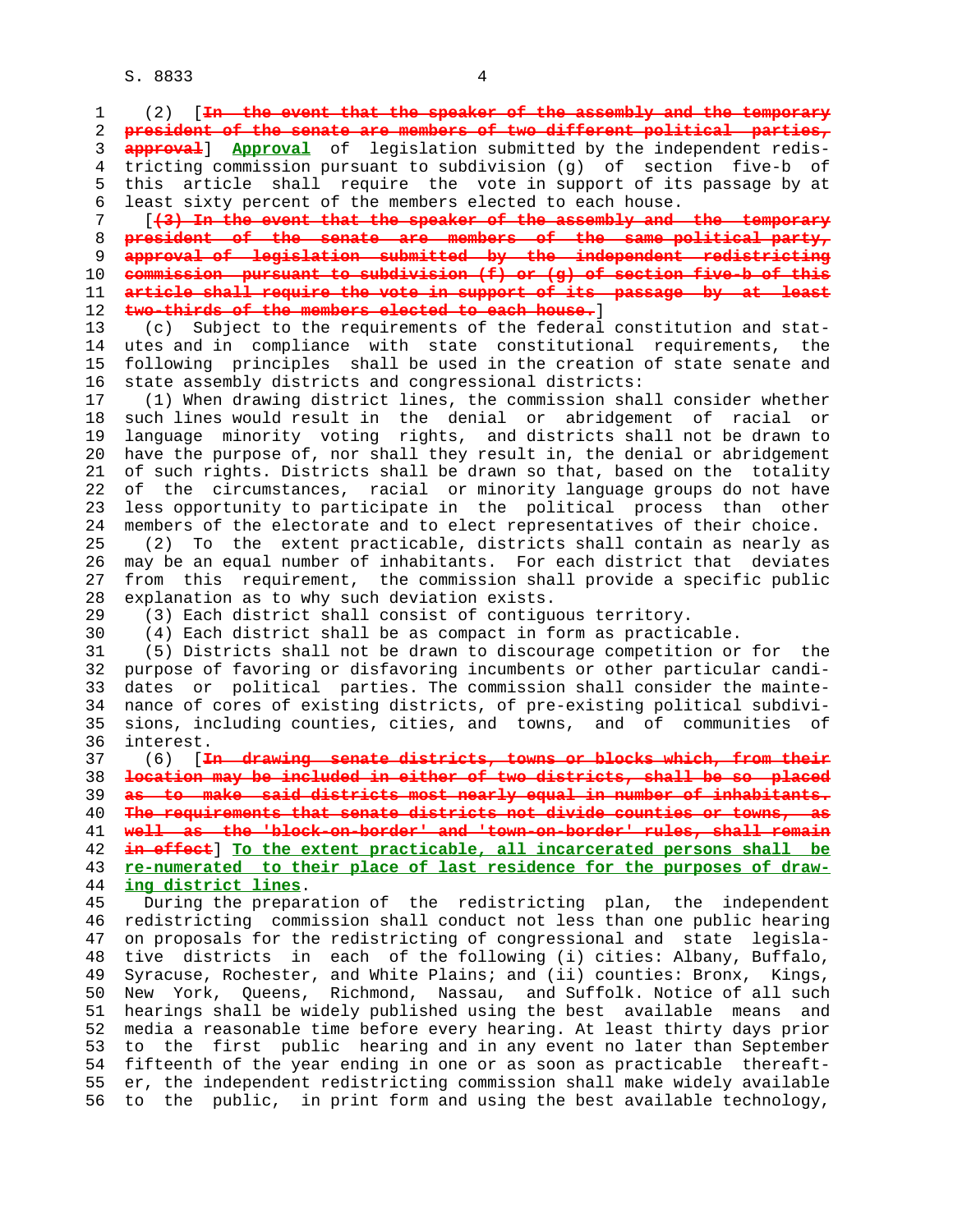1 its draft redistricting plans, relevant data, and related information. 2 Such plans, data, and information shall be in a form that allows and 3 facilitates their use by the public to review, analyze, and comment upon 4 such plans and to develop alternative redistricting plans for presenta- 5 tion to the commission at the public hearings. The independent redis- 6 tricting commission shall report the findings of all such hearings to 7 the legislature upon submission of a redistricting plan.

8 (d) The ratio for apportioning senators shall always be obtained by<br>9 dividing the number of inhabitants[<del>, excluding aliens,</del>] by [<del>fifty</del>] 9 dividing the number of inhabitants[**, excluding aliens,**] by [**fifty**] **sixty-three**, and the senate shall always be composed of [**fifty**] **sixty- three** members[**, except that if any county having three or more senators at the time of any apportionment shall be entitled on such ratio to an additional senator or senators, such additional senator or senators shall be given to such county in addition to the fifty senators, and the whole number of senators shall be increased to that extent**].

 16 The senate districts, including the present ones, as existing imme- 17 diately before the enactment of a law readjusting or altering the senate 18 districts, shall continue to be the senate districts of the state until 19 the expirations of the terms of the senators then in office, except for 20 the purpose of an election of senators for full terms beginning at such 21 expirations, and for the formation of assembly districts.

 22 (e) The process for redistricting congressional and state legislative 23 districts established by this section and sections five and five-b of 24 this article shall govern redistricting in this state except to the 25 extent that a court is required to order the adoption of, or changes to, 26 a redistricting plan as a remedy for a violation of law.

 27 A reapportionment plan and the districts contained in such plan shall 28 be in force until the effective date of a plan based upon the subsequent 29 federal decennial census taken in a year ending in zero unless modified 30 pursuant to court order.

 31 § 4. Resolved (if the Assembly concur), That sections 5-a and 5-b of 32 article 3 of the constitution be amended to read as follows:

 33 [**§ 5-a. For the purpose of apportioning senate and assembly districts** 34 **pursuant to the foregoing provisions of this article, the term "inhabit-** 35 **ants, excluding aliens" shall mean the whole number of persons.**]

 36 § 5-b. (a) On or before February first of each year ending with a zero 37 and at any other time a court orders that congressional or state legis- 38 lative districts be amended, an independent redistricting commission 39 shall be established to determine the district lines for congressional 40 and state legislative offices. The independent redistricting commission 41 shall be composed of ten members, appointed as follows:

 42 (1) two members shall be appointed by the temporary president of the 43 senate;

44 (2) two members shall be appointed by the speaker of the assembly;

 45 (3) two members shall be appointed by the minority leader of the 46 senate;

 47 (4) two members shall be appointed by the minority leader of the 48 assembly;

 49 (5) two members shall be appointed by the eight members appointed 50 pursuant to paragraphs (1) through (4) of this subdivision by a vote of 51 not less than five members in favor of such appointment, and these two 52 members shall not have been enrolled in the preceding five years in 53 either of the two political parties that contain the largest or second 54 largest number of enrolled voters within the state;

 55 (6) one member shall be designated chair of the commission by a major- 56 ity of the members appointed pursuant to paragraphs (1) through (5) of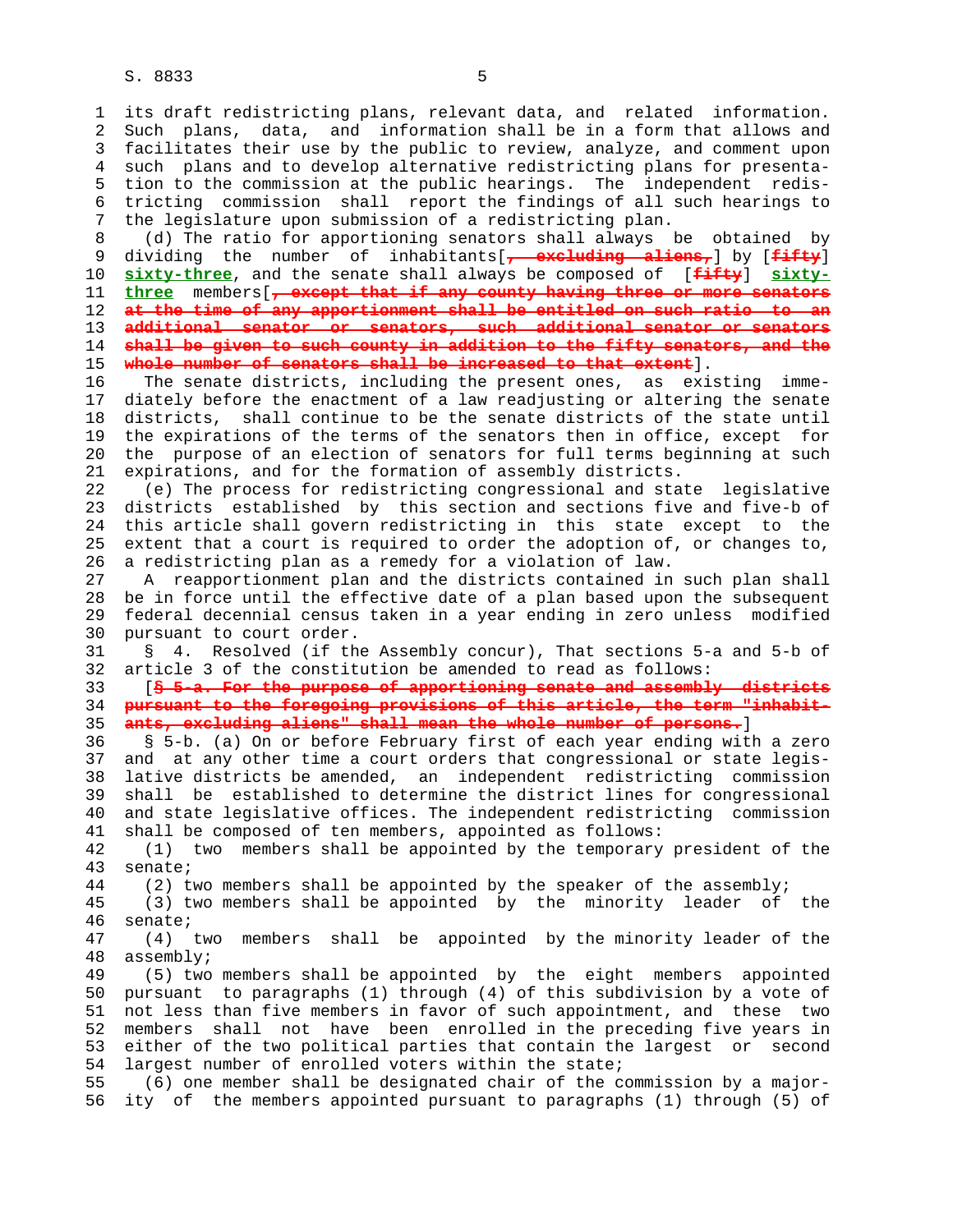| 1              | this subdivision to convene and preside over each meeting of the commis-    |
|----------------|-----------------------------------------------------------------------------|
| $\overline{2}$ | sion.                                                                       |
| 3              | (b)<br>The members of the independent redistricting commission shall be     |
| 4              | registered voters in this state. No member shall within the last three      |
| 5              | years:                                                                      |
| 6              | (1)<br>or have been a member of the New York state legislature or<br>be     |
|                |                                                                             |
| 7              | United States Congress or a statewide elected official;                     |
| 8              | (2) be or have been a state officer or employee or legislative employ-      |
| 9              | ee as defined in section seventy-three of the public officers law;          |
| 10             | (3) be or have been a registered lobbyist in New York state;                |
| 11             | (4) be or have been a political party chairman, as defined<br>in para-      |
| 12             | subdivision one of section seventy-three of the public<br>qraph (k) of      |
| 13             | officers law;                                                               |
| 14             | (5) be the spouse of a statewide elected official or of any member<br>of    |
| 15             | the United States Congress, or of the state legislature.                    |
| 16             | (c) To the extent practicable, the members of the independent redis-        |
|                |                                                                             |
| 17             | tricting commission shall reflect the diversity of the residents of this    |
| 18             | state with regard to race, ethnicity, gender, language, and geographic      |
| 19             | residence and to the extent practicable the appointing authorities shall    |
| 20             | consult with organizations devoted to protecting the voting rights of       |
| 21             | minority and other voters concerning potential appointees to the commis-    |
| 22             | sion.                                                                       |
| 23             | (d) Vacancies in the membership of the commission shall be filled           |
| 24             | within thirty days in the manner provided for in the original appoint-      |
| 25             | ments.                                                                      |
| 26             | (e) The legislature shall provide by law for the compensation of the        |
| 27             | members of the independent redistricting commission, including compen-      |
| 28             | sation for actual and necessary expenses incurred in the performance of     |
| 29             | their duties.                                                               |
|                |                                                                             |
| 30             | (f) A minimum of five members of the independent redistricting commis-      |
| 31             | shall constitute a quorum for the transaction of any business or<br>sion    |
| 32             | the exercise of any power of such commission prior to the appointment of    |
| 33             | the two commission members appointed pursuant to paragraph (5) of subdi-    |
| 34             | vision (a) of this section, and a minimum of seven members shall consti-    |
| 35             | tute a quorum after such members have been appointed, and no exercise of    |
| 36             | any power of the independent redistricting commission shall occur<br>with-  |
| 37             | out the affirmative vote of at least a majority of the members, provided    |
| 38             | that - in order to approve any redistricting plan and implementing          |
| 39             | legislation, the following rules shall apply:                               |
| 40             | (1) In the event that the speaker of the assembly and the temporary         |
| 41             | president of the senate are members of the same political party,            |
| 42             | approval of a redistricting plan and implementing legislation by the        |
| 43             | commission for submission to the legislature shall require the vote in      |
| 44             | support of its approval by at least seven members including at least one    |
| 45             | member appointed by each of the legislative leaders.                        |
| 46             | (2) In the event that the speaker of the assembly and the temporary         |
| 47             | president of the senate are members of two different political parties, [   |
|                | approval of a redistricting plan and implementing legislation by the        |
| 48             |                                                                             |
| 49             | commission for submission to the legislature shall require the vote in      |
| 50             | its approval by at least seven members [including at least<br>of<br>support |
| 51             | one member appointed by the speaker of the assembly and one member          |
| 52             | appointed by the temporary president of the senate].                        |
| 53             | In the event that the commission is unable to obtain seven votes<br>(g)     |
| 54             | to approve a redistricting plan on or before [January] November first in    |
| 55             | the year ending in [two] one or as soon as practicable thereafter, the      |

 55 the year ending in [**two**] **one** or as soon as practicable thereafter, the 56 commission shall submit to the legislature that redistricting plan and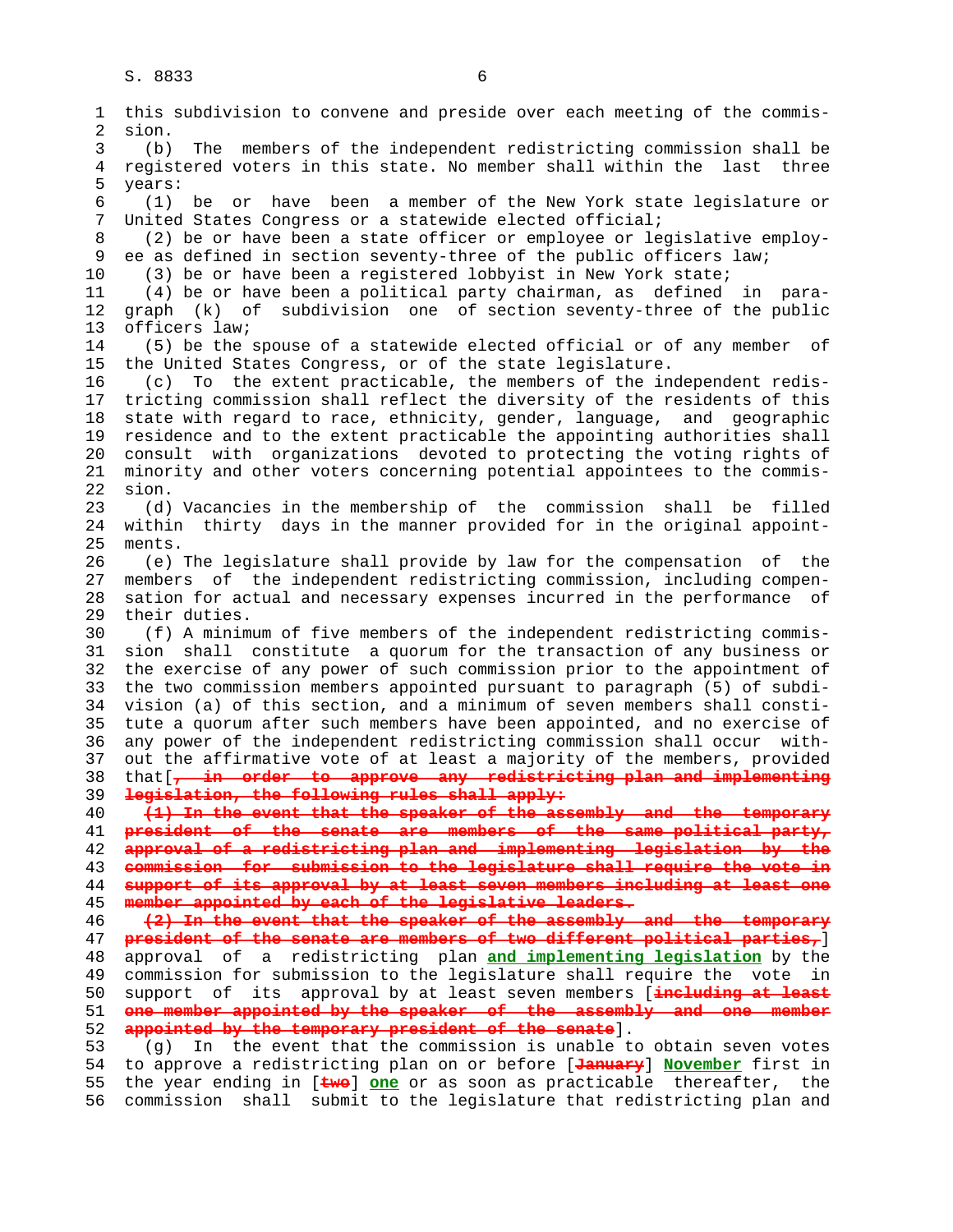S. 8833 7

 1 implementing legislation that garnered the highest number of votes in 2 support of its approval by the commission with a record of the votes 3 taken. In the event that more than one plan received the same number of 4 votes for approval, and such number was higher than that for any other 5 plan, then the commission shall submit all plans that obtained such 6 number of votes. The legislature shall consider and vote upon such 7 implementing legislation in accordance with the voting rules set forth 8 in subdivision (b) of section four of this article.

**(g-1) If the commission does not vote on any redistricting plan or plans, for any reason, by the date required for submission of such plan by this article, the commission shall submit to the legislature all plans in its possession, both completed and in draft form, and the data upon which such plans are based.**

 14 (h) (1) The independent redistricting commission shall appoint two 15 co-executive directors by a majority vote of the commission [**in accord- ance with the following procedure:**

**(i) In the event that the speaker of the assembly and the temporary president of the senate are members of two different political parties, the co-executive directors shall be approved by a majority of the commission that includes at least one appointee by the speaker of the assembly and at least one appointee by the temporary president of the senate.**

**(ii) In the event that the speaker of the assembly and the temporary president of the senate are members of the same political party, the co-executive directors shall be approved by a majority of the commission that includes at least one appointee by each of the legislative lead- ers**].

 28 (2) [**One of the co-executive directors shall be enrolled in the poli- tical party with the highest number of enrolled members in the state and one shall be enrolled in the political party with the second highest number of enrolled members in the state.**] The co-executive directors 32 shall appoint such staff as are necessary to perform the commission's 33 duties, except that the commission shall review a staffing plan prepared 34 and provided by the co-executive directors which shall contain a list of 35 the various positions and the duties, qualifications, and salaries asso- 36 ciated with each position.

 37 [**(3) In the event that the commission is unable to appoint one or both of the co-executive directors within forty-five days of the establish- ment of a quorum of seven commissioners, the following procedure shall be followed:**

**(i) In the event that the speaker of the assembly and the temporary president of the senate are members of two different political parties, within ten days the speaker's appointees on the commission shall appoint one co-executive director, and the temporary president's appointees on the commission shall appoint the other co-executive director. Also with- in ten days the minority leader of the assembly shall select a co-deputy executive director, and the minority leader of the senate shall select the other co-deputy executive director. (ii) In the event that the speaker of the assembly and the temporary president of the senate are members of the same political party, within ten days the speaker's and temporary president's appointees on the commission shall together appoint one co-executive director, and the two minority leaders' appointees on the commission shall together appoint the other co-executive director.**

**(4) In the event of a vacancy in the offices of co-executive director or co-deputy executive director, the position shall be filled within ten**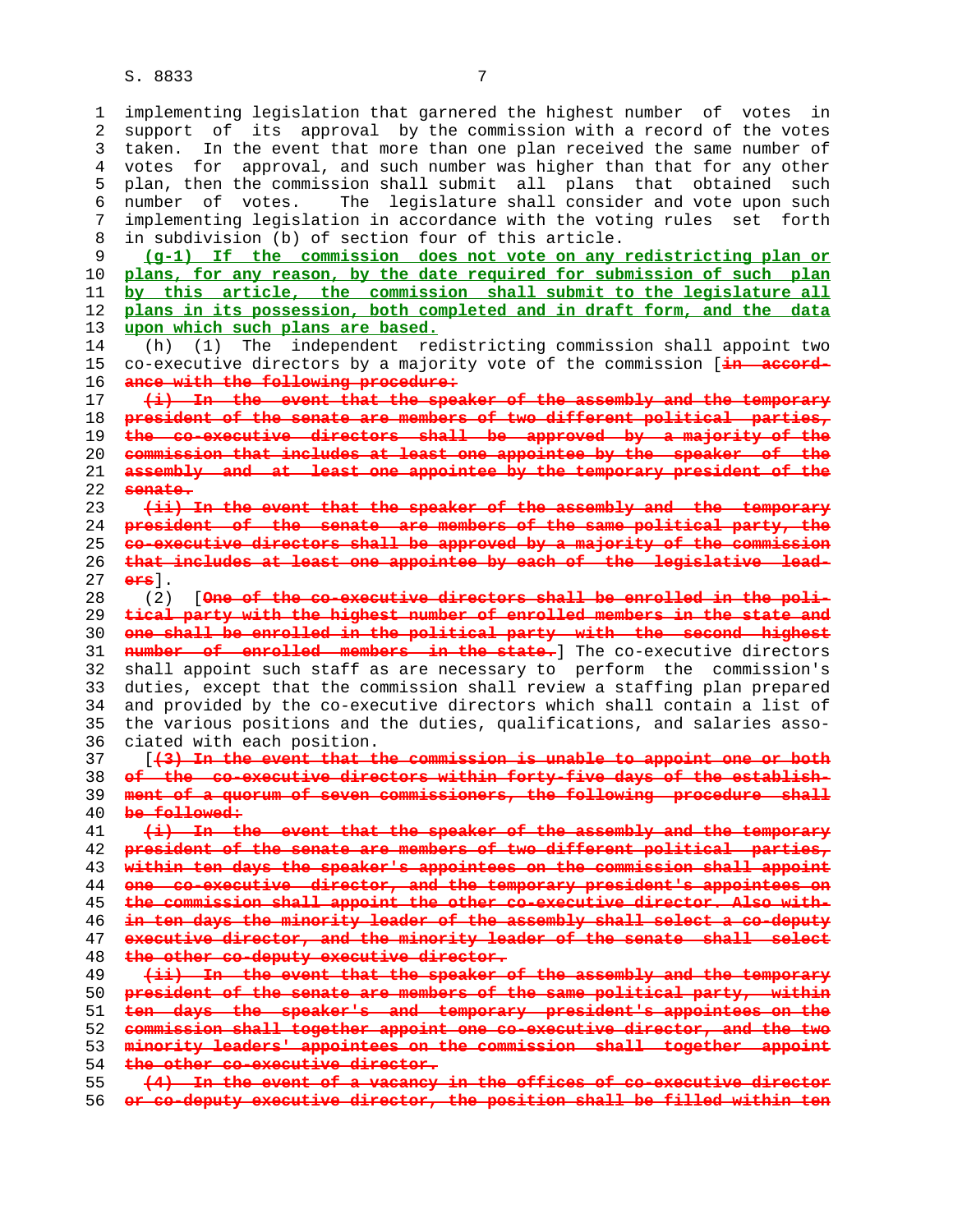1 days of its occurrence by the same appointing authority or 2 **that appointed his or her predecessor.**] 3 (i) The state budget shall include necessary appropriations for the 4 expenses of the independent redistricting commission, provide for 5 compensation and reimbursement of expenses for the members and staff of 6 the commission, assign to the commission any additional duties that the 7 legislature may deem necessary to the performance of the duties stipu- 8 lated in this article, and require other agencies and officials of the 9 state of New York and its political subdivisions to provide such infor- 10 mation and assistance as the commission may require to perform its 11 duties. 12 § 5. Resolved (if the Assembly concur), That section 5 of article 3 13 of the constitution be amended to read as follows: 14 § 5. The members of the assembly shall be chosen by single districts 15 and shall be apportioned pursuant to this section and sections four and 16 five-b of this article at each regular session at which the senate 17 districts are readjusted or altered, and by the same law, among the 18 several counties of the state, as nearly as may be according to the 19 number of their respective inhabitants[**, excluding aliens**]. Every county 20 heretofore established and separately organized, except the county of 21 Hamilton, shall always be entitled to one member of assembly, and no 22 county shall hereafter be erected unless its population shall entitle it 23 to a member. The county of Hamilton shall elect with the county of 24 Fulton, until the population of the county of Hamilton shall, according 25 to the ratio, entitle it to a member. But the legislature may abolish 26 the said county of Hamilton and annex the territory thereof to some 27 other county or counties. 28 The quotient obtained by dividing the whole number of inhabitants of 29 the state, [**excluding aliens,**] by the number of members of assembly, 30 shall be the ratio for apportionment, which shall be made as follows: 31 One member of assembly shall be apportioned to every county, including 32 Fulton and Hamilton as one county, containing less than the ratio and 33 one-half over. Two members shall be apportioned to every other county. 34 The remaining members of assembly shall be apportioned to the counties 35 having more than two ratios according to the number of inhabitants[**,** 36 **excluding aliens**]. Members apportioned on remainders shall be appor- 37 tioned to the counties having the highest remainders in the order there- 38 of respectively. No county shall have more members of assembly than a 39 county having a greater number of inhabitants[**, excluding aliens**]. 40 The assembly districts, including the present ones, as existing imme- 41 diately before the enactment of a law making an apportionment of members 42 of assembly among the counties, shall continue to be the assembly 43 districts of the state until the expiration of the terms of members then 44 in office, except for the purpose of an election of members of assembly 45 for full terms beginning at such expirations. 46 In any county entitled to more than one member, the board of supervi- 47 sors, and in any city embracing an entire county and having no board of 48 supervisors, the common council, or if there be none, the body exercis- 49 ing the powers of a common council, shall assemble at such times as the 50 legislature making an apportionment shall prescribe, and divide such 51 counties into assembly districts as nearly equal in number of inhabit- 52 ants, [**excluding aliens,**] as may be, of convenient and contiguous terri- 53 tory in as compact form as practicable, each of which shall be wholly 54 within a senate district formed under the same apportionment, equal to 55 the number of members of assembly to which such county shall be enti- 56 tled, and shall cause to be filed in the office of the secretary of